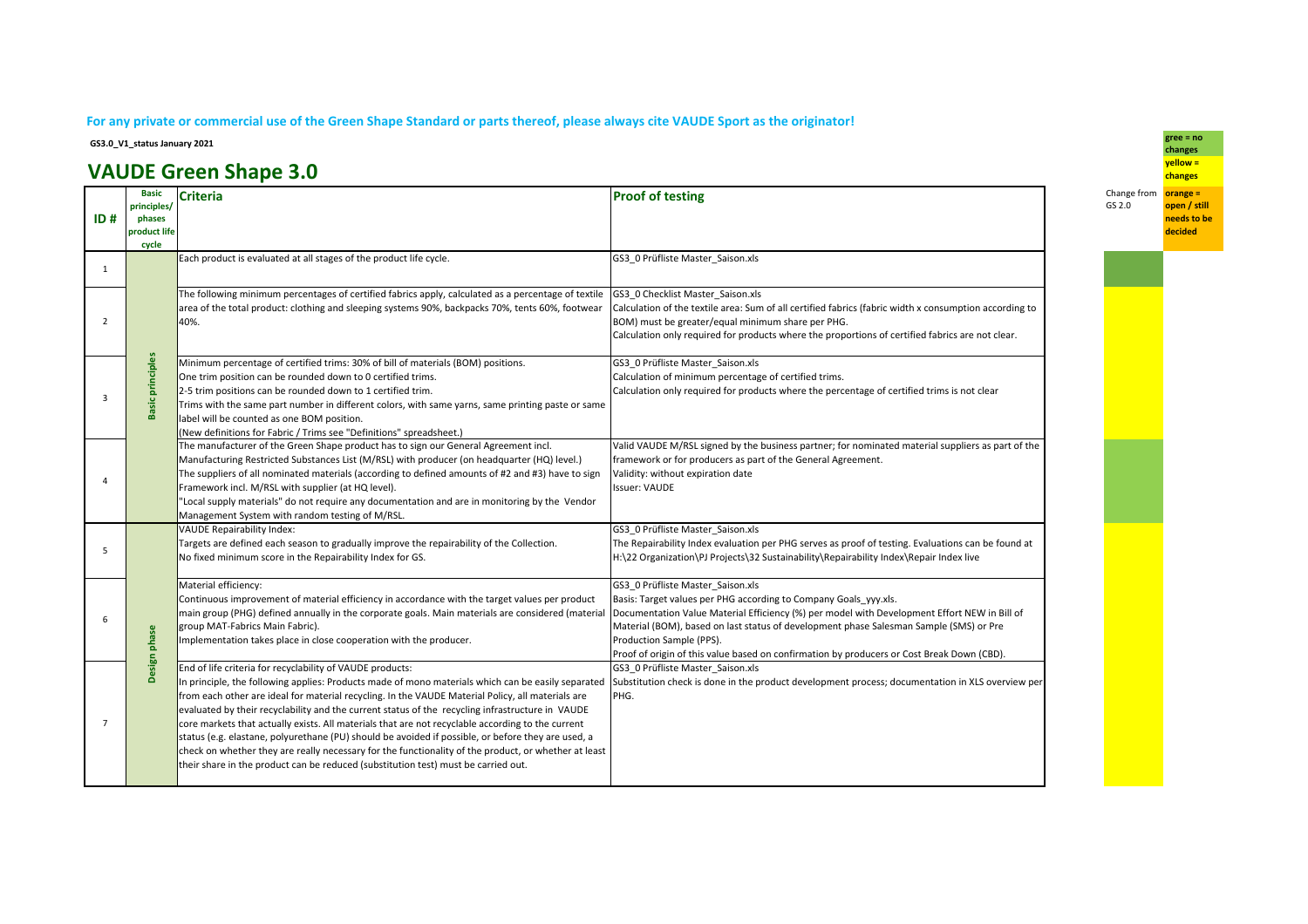|    |                                                                        | bluesign System Partner                                                                            | Valid bluesign certificate                                                                    |
|----|------------------------------------------------------------------------|----------------------------------------------------------------------------------------------------|-----------------------------------------------------------------------------------------------|
|    |                                                                        |                                                                                                    | Validity: 3 years                                                                             |
| 8  |                                                                        |                                                                                                    | Issuer: bluesign                                                                              |
|    |                                                                        |                                                                                                    | Verification in the online database at https://systempartner.bluesign.com/                    |
|    |                                                                        | Step by Oekotex                                                                                    | Oekotex STeP certificate                                                                      |
|    |                                                                        |                                                                                                    | Validity: 3 years                                                                             |
| 9  |                                                                        |                                                                                                    | Issuer : Oekotex Institute (https://www.oeko-tex.com/de/ueber-uns/oeko-tex-weltweit)          |
|    |                                                                        |                                                                                                    | Check online database at https://www.oeko-tex.com/de/label-check                              |
|    |                                                                        | Internationaler Verband Naturtextilien (IVN) Best Naturtextil                                      | IVN Best Certificate of Conformity (Operating Certificate)                                    |
|    |                                                                        |                                                                                                    | Validity: 1 year                                                                              |
|    |                                                                        |                                                                                                    | Issuer: https://naturtextil.de/qualitaetszeichen/zertifizierer-liste/                         |
| 10 |                                                                        |                                                                                                    |                                                                                               |
|    |                                                                        |                                                                                                    |                                                                                               |
|    |                                                                        |                                                                                                    |                                                                                               |
|    | & 3 Supplier: Wet Processes / Dyeing, Laminating, Finishing): Approved | International Association of Natural Textiles (IVN) Natural leather for chrome-free tanned leather | IVN Best Certificate of Conformity (Operating Certificate                                     |
| 11 |                                                                        |                                                                                                    | Validity: 1 year                                                                              |
|    |                                                                        |                                                                                                    | Issuer: IVN                                                                                   |
|    | Certificate                                                            | Global Organc Textile Standard (GOTS)                                                              | GOTS certificate of the supplier                                                              |
|    |                                                                        |                                                                                                    | Validity: 1 year                                                                              |
| 12 |                                                                        |                                                                                                    | Issuer: https://www.global-standard.org/de/certification/approved-certification-bodies.html   |
|    |                                                                        |                                                                                                    | Check the online database at https://www.global-standard.org/de/public-                       |
|    |                                                                        |                                                                                                    | database/search/database/search.html                                                          |
| 13 |                                                                        | Global Recycling Standard (GRS)                                                                    | <b>GRS</b> certificate                                                                        |
|    |                                                                        |                                                                                                    | Validity: 1 year                                                                              |
|    |                                                                        | Leather Working Group (LWG) Gold for chrome tanned leather                                         | LWGP Certificate                                                                              |
|    |                                                                        |                                                                                                    | Validity: 2 years                                                                             |
|    |                                                                        |                                                                                                    | Issuer: https://www.leatherworkinggroup.com/how-we-work/our-auditors                          |
|    |                                                                        |                                                                                                    | Check the online database at https://www.leatherworkinggroup.com/leather-manufacturers-and-   |
|    |                                                                        |                                                                                                    | traders/leather-manufacturers/our-rated-members                                               |
|    | Material Manufacturing (Tier 2                                         | ISO 14001, FDA (US Food and Drug Administration), made in DACH                                     | ISO 14001 Certificate Supplier                                                                |
|    |                                                                        | Applies only to non-textile accessories (PUG water bottles, hydration systems, hygiene articles)   | Validity: 1 year                                                                              |
| 15 |                                                                        |                                                                                                    | Issuer : various                                                                              |
|    |                                                                        |                                                                                                    | Valid declaration of conformity according to Food and Feed Code (LFGB) or Food and Drug       |
|    |                                                                        |                                                                                                    | Adminstration (FDA) Manufacturer's certificate / self-declaration Production in DACH          |
| 16 | <b>AND</b>                                                             |                                                                                                    |                                                                                               |
| 17 |                                                                        | bluesign approved                                                                                  | Material must be listed with article number in blueguide. Check in the online database at     |
|    |                                                                        |                                                                                                    | https://systempartner.bluesign.com/                                                           |
|    |                                                                        | Oekotex made in Green (combination of STeP at supplier/factory level and Oekotex 100 at material   | Oekotex certificate                                                                           |
|    |                                                                        | (fabric/trim) level)                                                                               | Validity: 1 year                                                                              |
|    |                                                                        |                                                                                                    | Issuer : Oekotex Institute (https://www.oeko-tex.com/de/ueber-uns/oeko-tex-weltweit)          |
| 18 |                                                                        |                                                                                                    |                                                                                               |
|    |                                                                        |                                                                                                    | Oekotex STeP certificate                                                                      |
|    |                                                                        |                                                                                                    | Validity: 3 years                                                                             |
|    |                                                                        |                                                                                                    | Issuer : Oekotex Institute (https://www.oeko-tex.com/de/ueber-uns/oeko-tex-weltweit) optional |
|    |                                                                        |                                                                                                    |                                                                                               |

T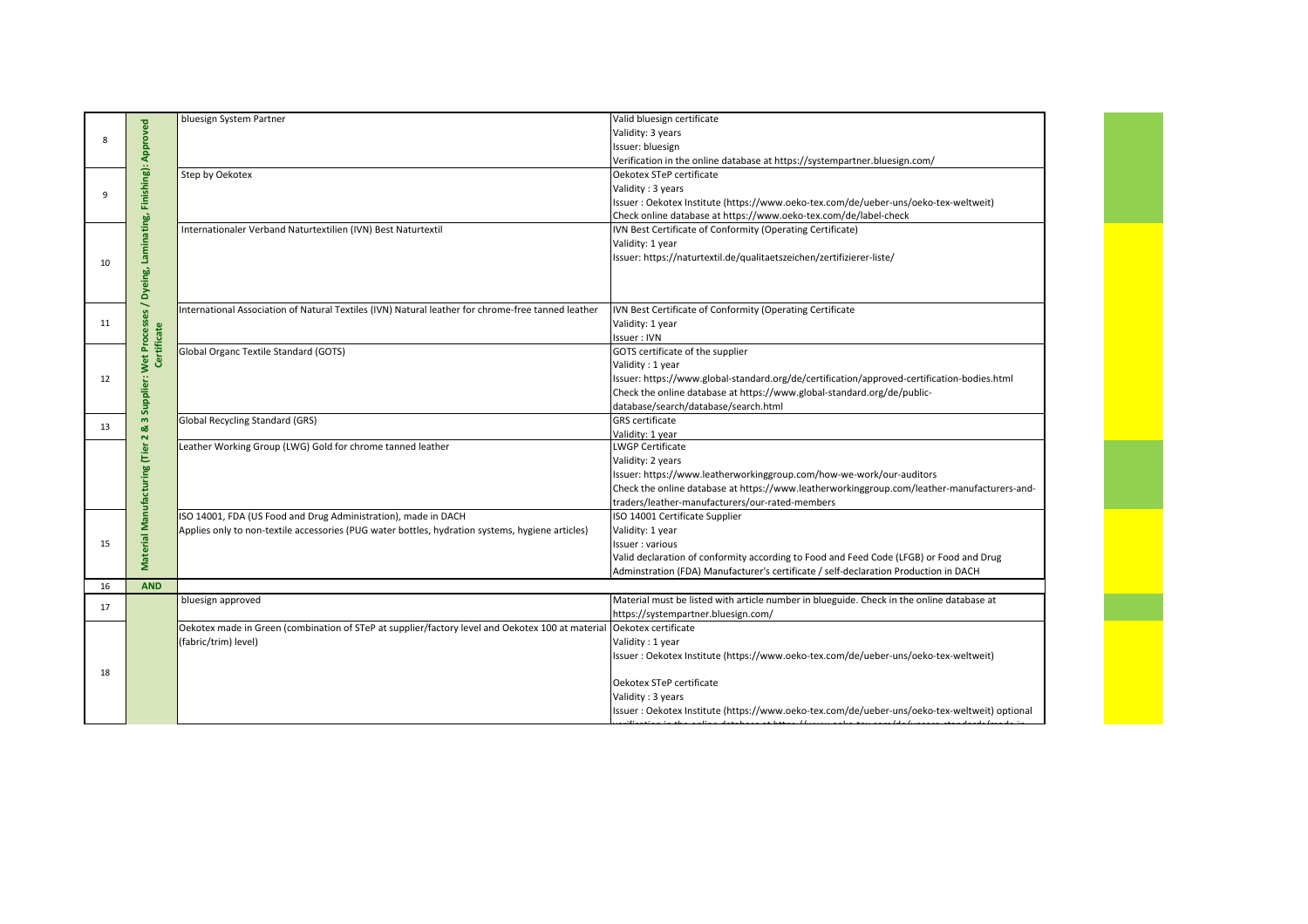|    |                                                               | Oekotex100                                                                              | Oekotex Certificate                                                                             |
|----|---------------------------------------------------------------|-----------------------------------------------------------------------------------------|-------------------------------------------------------------------------------------------------|
|    |                                                               | valid for the following applications only:                                              | Validity: 1 year                                                                                |
|    |                                                               | -bluesign supplier/factory + Oekotex 100 material                                       | Issuer : Oekotex Institute (https://www.oeko-tex.com/de/ueber-uns/oeko-tex-weltweit)            |
|    |                                                               | *materials with Tencel or natural fibers where the Tencel/natural fiber content is dyed |                                                                                                 |
|    |                                                               | *materials with allover prints, flocking, ultasonic welding                             |                                                                                                 |
|    |                                                               | *materials with waxed coatings                                                          |                                                                                                 |
| 19 |                                                               | -GOTS supplier/factory + Oekotex 100 material                                           |                                                                                                 |
|    |                                                               | *fabrics with lamination / coating                                                      |                                                                                                 |
|    |                                                               | *fabrics with Non GOTS compliant material composition                                   |                                                                                                 |
|    |                                                               | *fabrics with waxed coating                                                             |                                                                                                 |
|    |                                                               | *Insulations                                                                            |                                                                                                 |
|    |                                                               | -GRS supplier/factory + Oekotex 100 material                                            |                                                                                                 |
|    |                                                               | *all materials                                                                          |                                                                                                 |
|    | Materials (Fabrics and Trims)<br><b>Approved Certificates</b> | Global Organic Textile Standard (GOTS) organic                                          | GOTS organic TC (only required for fabrics)                                                     |
|    |                                                               |                                                                                         | Validity: Production output                                                                     |
| 20 |                                                               |                                                                                         | Issuer https://www.global-standard.org/de/certification/approved-certification-bodies.html      |
|    |                                                               |                                                                                         | Validity: 1 year                                                                                |
|    |                                                               |                                                                                         |                                                                                                 |
|    |                                                               | Global Organic Textile Standard (GOTS) made with organic                                | GOTS made with organic TC (only required for fabrics)                                           |
|    |                                                               |                                                                                         | Validity: Production output                                                                     |
|    |                                                               |                                                                                         | Issuer: https://www.global-standard.org/de/certification/approved-certification-bodies.html     |
| 21 |                                                               |                                                                                         |                                                                                                 |
|    |                                                               |                                                                                         |                                                                                                 |
|    |                                                               |                                                                                         |                                                                                                 |
|    |                                                               | International Association of Natural Textiles (IVN) certifies Best Naturtextil          | IVN certified Best Naturtextil TC                                                               |
|    |                                                               |                                                                                         | Validity: Production output                                                                     |
| 22 |                                                               |                                                                                         | Issuer https://naturtextil.de/qualitaetszeichen/zertifizierer-liste/                            |
|    |                                                               |                                                                                         |                                                                                                 |
|    |                                                               | International Association of Natural Textiles (IVN) certifies natural leather           | IVN certified natural leather TC                                                                |
|    |                                                               |                                                                                         | Validity: Production output                                                                     |
| 23 |                                                               |                                                                                         | Issuer: IVN                                                                                     |
|    |                                                               |                                                                                         |                                                                                                 |
|    |                                                               |                                                                                         |                                                                                                 |
| 24 |                                                               | Global Recycling Standard (GRS)                                                         | <b>GRS</b> certificate                                                                          |
|    |                                                               |                                                                                         | Validity: 1 year<br><b>Blue Angel certificate</b>                                               |
|    |                                                               | <b>Blue Angel</b>                                                                       |                                                                                                 |
| 25 |                                                               |                                                                                         | Validity: 3 years                                                                               |
|    |                                                               |                                                                                         | Issuer: RAL gGmbH; verifiable online at https://www.blauer-engel.de/de                          |
| 26 |                                                               | Leather Working Group (LWG) Gold                                                        | (Certificate is at company level, so must be checked at the supplier. Material here requires no |
|    |                                                               |                                                                                         | additional check).                                                                              |
| 27 | <b>AND</b>                                                    |                                                                                         |                                                                                                 |

e e de la partir de la partir de la partir de la partir de la partir de la partir de la partir de la partir d<br>La partir de la partir de la partir de la partir de la partir de la partir de la partir de la partir de la par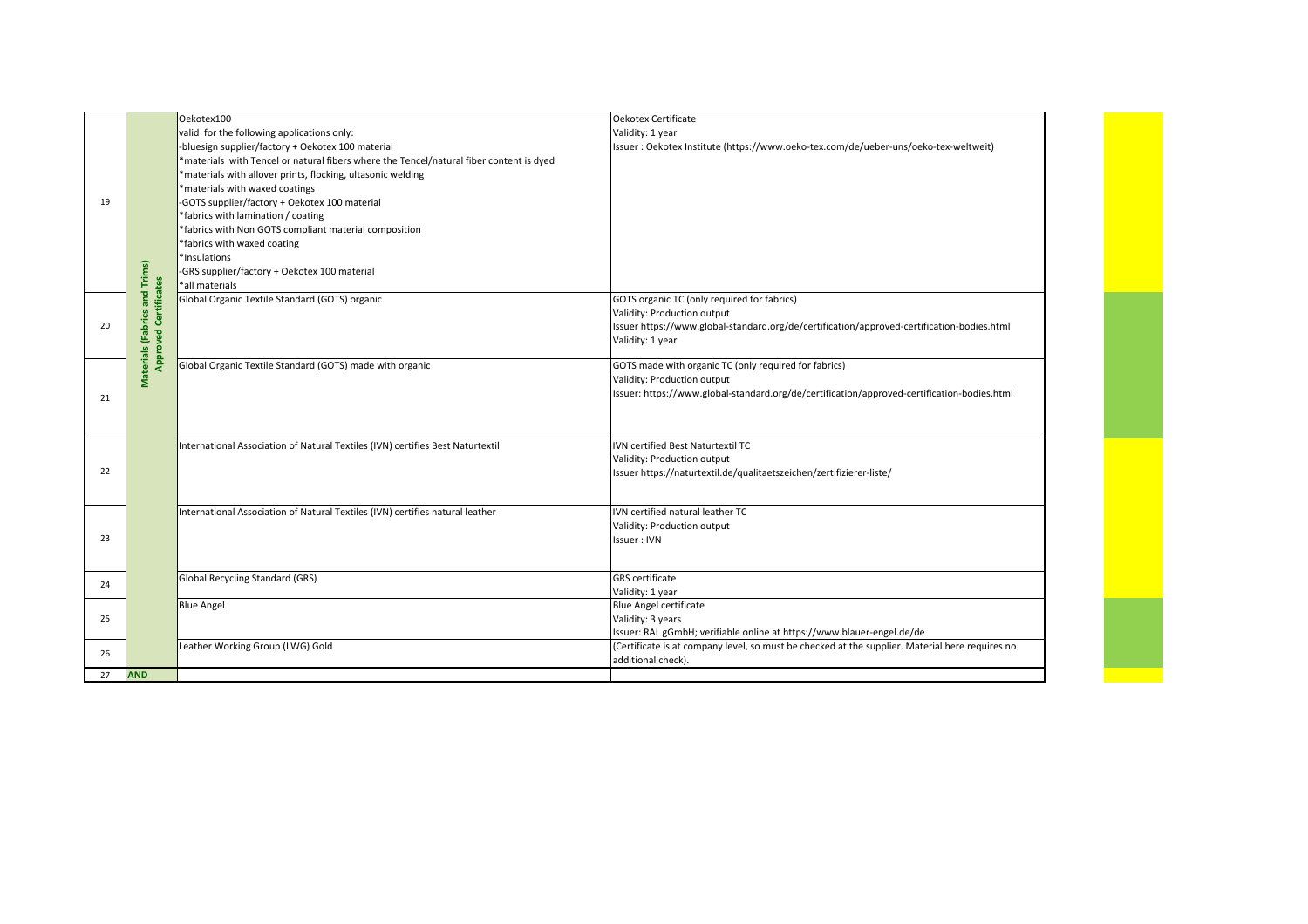|    |            | VAUDE Brand Material Goals (BMG): Product / style must be more than 50% recycled or biobased<br>by weight. Only textile materials as defined by BMG are taken into account . Materials that do not<br>meet BMG may be used for Green Shape products if the product / style consists of more than 50%<br>recycled / biobased materials by weight. Continuous trims may be used if 3rd party certifications of<br>the trims are fulfilled and the weight share of biobased/recycled materials in the product is over<br>50%. | PDM report supplemented by Macro, which calculates weight percentage biobased/recycled per<br>product. Internal VAUDE xls Report "BMG Makro" to be found under H:\32 CSR\PD Products\GS<br>Green Shape\Green Shape 3.0\Standard Documents                                                                                                                                                                                                                                                                                                                                                                         |
|----|------------|----------------------------------------------------------------------------------------------------------------------------------------------------------------------------------------------------------------------------------------------------------------------------------------------------------------------------------------------------------------------------------------------------------------------------------------------------------------------------------------------------------------------------|-------------------------------------------------------------------------------------------------------------------------------------------------------------------------------------------------------------------------------------------------------------------------------------------------------------------------------------------------------------------------------------------------------------------------------------------------------------------------------------------------------------------------------------------------------------------------------------------------------------------|
| 28 |            |                                                                                                                                                                                                                                                                                                                                                                                                                                                                                                                            |                                                                                                                                                                                                                                                                                                                                                                                                                                                                                                                                                                                                                   |
|    |            | Recycled Materials (minimum requirement: certification at fiber or yarn level)                                                                                                                                                                                                                                                                                                                                                                                                                                             | Verification Recycling Certificate / Transaction Certificate                                                                                                                                                                                                                                                                                                                                                                                                                                                                                                                                                      |
| 29 |            |                                                                                                                                                                                                                                                                                                                                                                                                                                                                                                                            | >Global Recycling Standard TC:<br>Validity: Production quantity fiber/yarn<br>Issuer: https://www.global-standard.org/de/certification/approved-certification-bodies.html                                                                                                                                                                                                                                                                                                                                                                                                                                         |
| 30 |            | Recycled Materials (Mass Balance) (minimum requirement: certification at fiber or yarn level)                                                                                                                                                                                                                                                                                                                                                                                                                              | Verification Mass Balance:<br>>Ecoloop<br>Validity: 1 year<br>Issuer: Ecocycle                                                                                                                                                                                                                                                                                                                                                                                                                                                                                                                                    |
| 31 |            | Biobased materials (minimum requirement: certification at granule, fiber or yarn level)<br>Cotton                                                                                                                                                                                                                                                                                                                                                                                                                          | Cotton:<br>>Verification GOTS TC<br>Validity: Production output cotton<br>Issuer: https://www.global-standard.org/certification-and-labelling/certification/how-to-get-<br>certified/approved-certification-bodies#sort=name&sortdir=asc<br>>Verification OCS TC<br>Validity: Production output cotton<br>Issuer: https //textileexchange.org/standards/certification-bodies/<br>>Verification IVN TC<br>Validity: Production output cotton<br>Issuer: https://naturtextil.de/qualitaetszeichen/zertifizierer-liste/<br>> Verification of organic certificate (kbA - controlled organic cultivation) according to |
|    |            |                                                                                                                                                                                                                                                                                                                                                                                                                                                                                                                            | https://www.ifoam.bio/sites/default/files/2020-05/familyframe_web_0.pdf<br>Validity: Production output<br>Issuer: various                                                                                                                                                                                                                                                                                                                                                                                                                                                                                         |
| 32 | ial Goals) | Hemp                                                                                                                                                                                                                                                                                                                                                                                                                                                                                                                       | Hemp:<br>Review material composition                                                                                                                                                                                                                                                                                                                                                                                                                                                                                                                                                                              |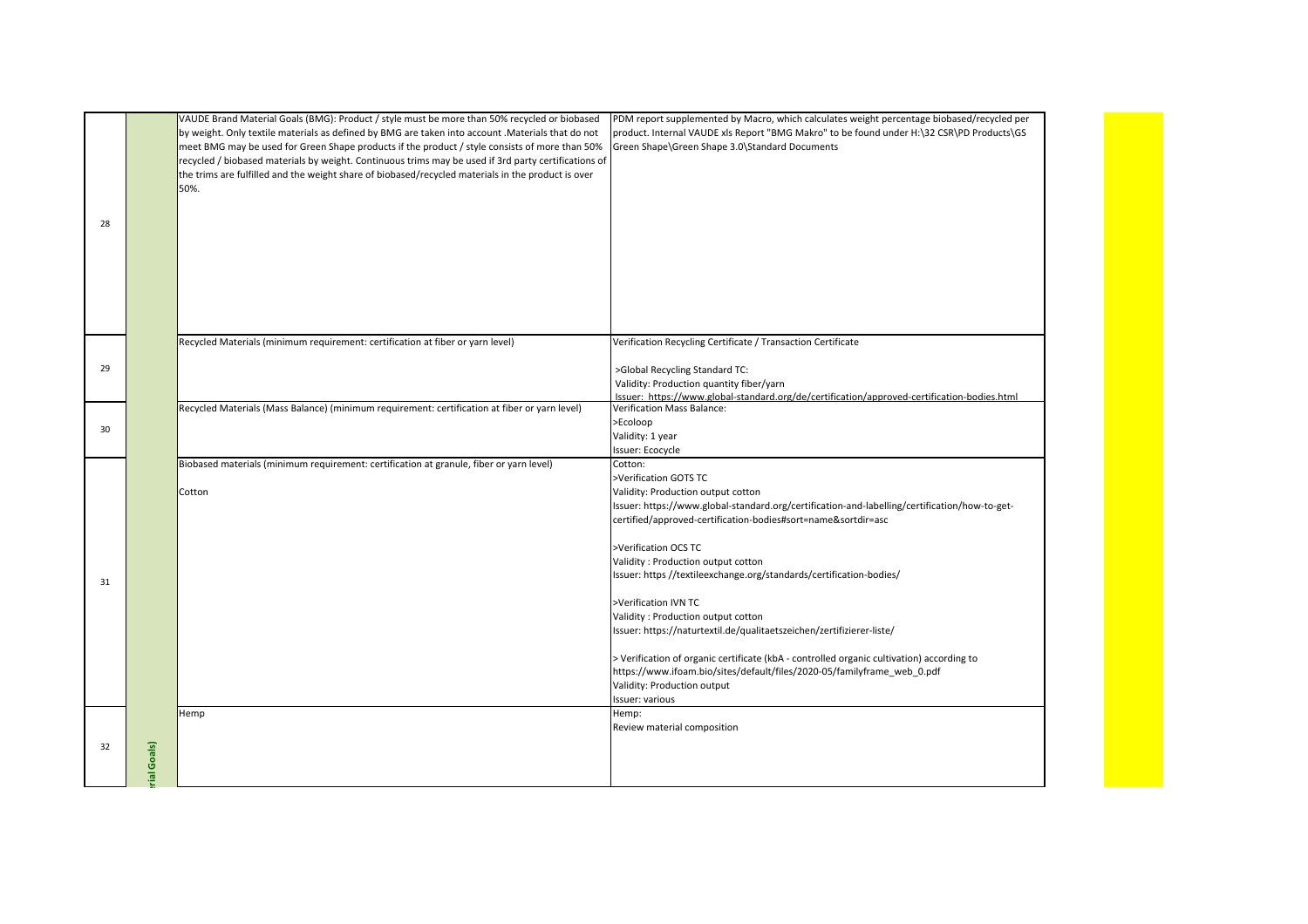|                                    | Lyocell                  | Lyocell:                                                                                          |
|------------------------------------|--------------------------|---------------------------------------------------------------------------------------------------|
|                                    |                          | Verification FSC certificate wood                                                                 |
|                                    |                          | Validity: 5 years                                                                                 |
|                                    |                          | Issuer: http://www.asi-assurance.org/s/find-a-cab                                                 |
|                                    |                          |                                                                                                   |
|                                    | Wool                     | Wool:                                                                                             |
|                                    |                          | >Verification GOTS TC                                                                             |
|                                    |                          | Validity: Production output wool                                                                  |
|                                    |                          | Issuer: https://www.global-standard.org/certification-and-labelling/certification/how-to-get-     |
| Raw Material Selection (Brand Mate |                          | certified/approved-certification-bodies#sort=name&sortdir=asc                                     |
|                                    |                          | Verification RWS TC                                                                               |
|                                    |                          | Validity : Production output wool                                                                 |
|                                    |                          | Issuer https://textileexchange.org/standards/certification-bodies/                                |
|                                    |                          |                                                                                                   |
|                                    |                          | Verification OCS TC                                                                               |
|                                    |                          | Validity: Production output wool                                                                  |
|                                    |                          | Issuer: https://textileexchange.org/standards/certification-bodies/                               |
|                                    |                          |                                                                                                   |
|                                    |                          | >Validation IVN TC                                                                                |
|                                    |                          | Validity: Production output wool                                                                  |
|                                    |                          | Issuer: https://naturtextil.de/qualitaetszeichen/zertifizierer-liste/                             |
|                                    |                          |                                                                                                   |
|                                    |                          | >Verification Bio certificate (kbT-controlled organic animal husbandry) according to              |
|                                    |                          | https://www.ifoam.bio/sites/default/files/2020-05/familyframe_web_0.pdf                           |
|                                    |                          | Validity Production output                                                                        |
|                                    |                          | Issuer : various                                                                                  |
|                                    | Down                     | Down:                                                                                             |
|                                    |                          | No critical chemical substances are used in the down process that are not regulated in the M/RSL. |
|                                    |                          | Therefore, only one RDS (virgin) or GRS (recycled) certificate must be available for down, a      |
|                                    |                          | combination with another 3rd party certificate is not necessary.                                  |
|                                    |                          | >Review Responsible Down Standard (RDS) TC                                                        |
|                                    |                          | Validity: Production output down                                                                  |
|                                    |                          | Issuer: https://textileexchange.org/standards/certification-bodies/                               |
|                                    | <b>Biobased plastics</b> | <b>Biobased plastics:</b>                                                                         |
|                                    |                          | Verification: CEN/TS 16295, EN 16785, ASTM D6866, ISO 16620                                       |
|                                    |                          | Validity: Generally 1 year                                                                        |
|                                    |                          | Issuers: DIN CERTCO, TÜV Austria (Vincotte), Beta Analytic, NEN, NTSQP, OWS                       |
|                                    |                          | BIO-TPU (GMO residues): Accepted for Green Shape only for footwear components (heel / toe cap)    |
|                                    |                          | for the 4 models (M/W TGK Skarvan, M/W TKG Larvik) with transition period up to incl. S22. After  |
|                                    |                          | that, either the GMO components must be replaced by GMO-free TPU (with GMO-free certificate),     |
|                                    |                          | or the Green Shape label will not be extended.                                                    |
|                                    |                          |                                                                                                   |